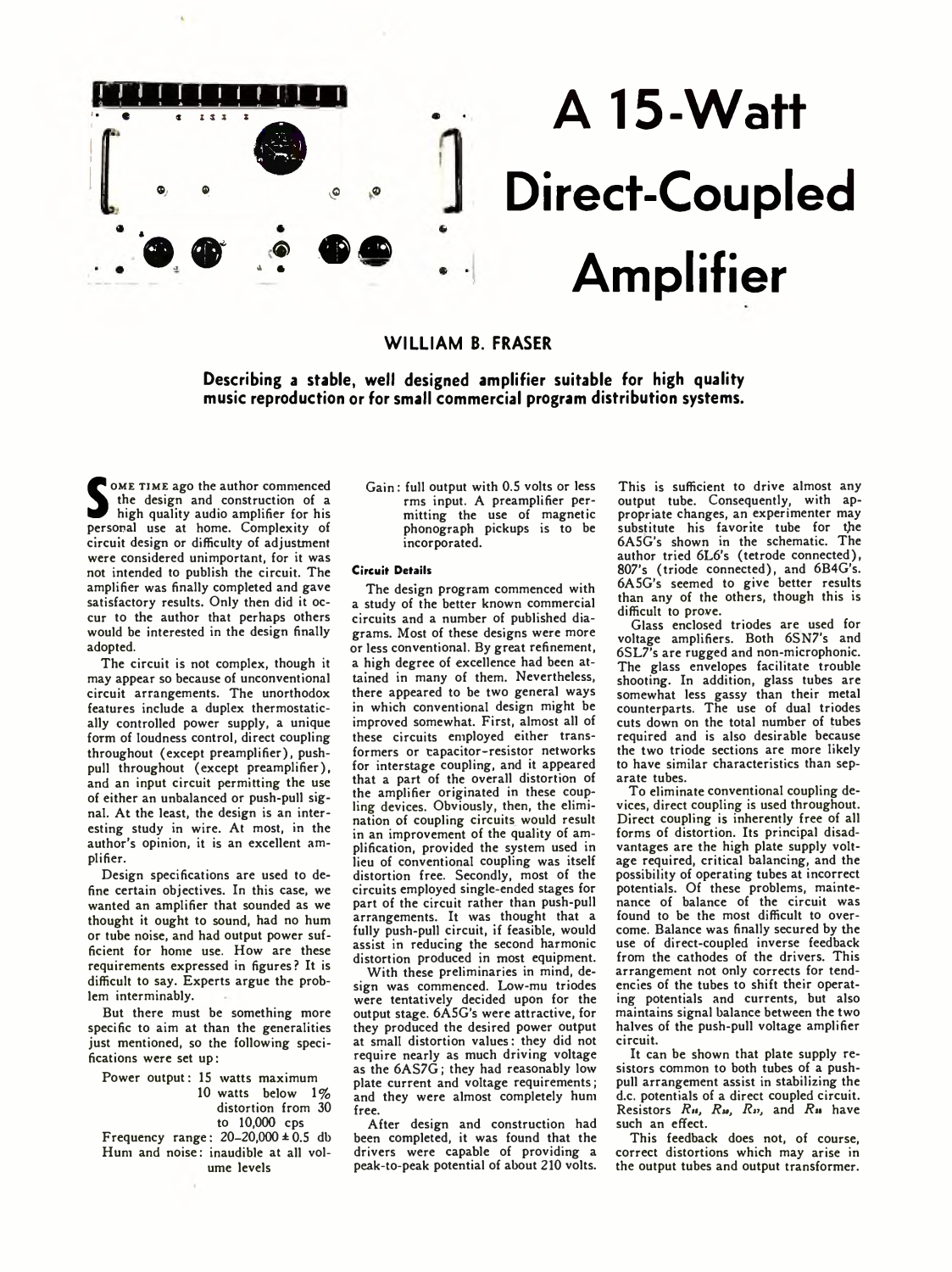

**Fig. 2. Over-all schematic of the direct-coupled amplifier.**

Such distortions are cancelled by inverse feedback from the output transformer secondary tap to which the loud-speaker voice coil is attached. This arrangement effectively feeds back an accurate sampling of the voltage supplied to the loudspeaker. The feedback resistor used in this circuit should have a resistance equal to 7800 times the square root of the voice coil impedance.

The values of the feedback resistors were selected after considerable investigation of the effect of feedback on signal waveform. Both sine and square wave inputs were used and the resultant oscilloscope patterns were carefully studied. Because of the small phase shift inherent in this direct-coupled circuit, unusually large amounts of feedback can be used. However, feedback in excess of that recommended will result in reduced amplification and may cause high-frequency oscillation.

Signal input can be either single ended or push-pull. Referring to *Fig.* 2, phase inversion is accomplished by *Vt* and *V,* in case a single-ended signal is used. This type of phase inverter has no frequency discrimination and produces a perfectly balanced push-pull signal, provided the corresponding parts of the circuit are matched. The design was adapted from similar circuits which have been published recently. A unique form of loudness control is shown as the three-section ganged potentiometer  $R_{\theta}$ , capacitor Cii and resistor *Rn.* It will be observed that the high frequencies fed to the grid

of *Vi* are automatically attenuated as volume is decreased, thus giving an increased proportion of lower frequencies at reduced volume levels. The values of *Rn* and C« can be varied to suit the individual. The author used a value of .04  $\mu$ f for  $C_{II}$  and a value of 0 ohms for *Rn.* After values have been established for the elements of this loudness control, it will work with greatest effectiveness for input signals which have the same average strength as the signal for which the loudness control was originally designed. Therefore, individual semi-adjustable volume controls *(Rn, Rn, Rn)* have been provided for each signal device.

In case a balanced signal is to be used instead of a single ended signal, the signal should be fed to the ungrounded ends of *R*<sub>10</sub>4</sub> and *R*<sub>10</sub><sup>8</sup>. C<sub>10</sub> is then attached to *R*<sub>10</sub> in the same way as *Cu* is attached to *<sup>R</sup> u a .* A fourth potentiometer should be ganged to the loudness control and wired similarly to *R ua* and *Rnc.*

The slightest trace of d.c. appearing on the grid of *Vi* will upset the balance of the entire amplifier. Therefore, *Cn* is used to insure that d.c. from the signal sources is eliminated.

It will be noted that *Vi* is a cathode follower and hence produces no amplification.  $V_5$  and  $V_7$  amplify in the normal manner. The common cathode resistor of  $V_1$  tends to correct for any signal unbalance which may occur. Finally, the balanced feedback from *Vt* to *Vi* corrects

for any small residual signal unbalance. Oscilloscope tests show that the signals supplied to the output tubes are balanced under all conditions. This is an important requirement in push-pull circuits. It will be noted that *Vi* has an unbypassed cathode resistor. The resultant degeneration improves frequency response and stability.

*Vt* is a cathode-follower driver. Since the 6A5G's are to be operated Class ABi, and presumably draw no grid current, it may be wondered why  $V_1$  is used. The principal reason for the presence of this tube is that the grids of the 6A5G's do draw current, even though they are not driven positive. This characteristic is typical of many triode-output tubes. *Vi* cannot supply current from its plate to the grid of the following tube without suffering serious distortion in its output. However, a cathode follower can supply the small amounts of power required without ill effects, and so this arrangement is used for the driver. An inspection of the circuit diagram will show that  $R$ <sup>28</sup> controls the total plate current of the output tubes and that *Rn* balances the plate current.

A number of excellent preamplifier designs are available. The one shown has been described previously.

#### **Power Supply**

At first glance, the power supply may appear to be unusual. Actually, the high voltage secondary of the power trans-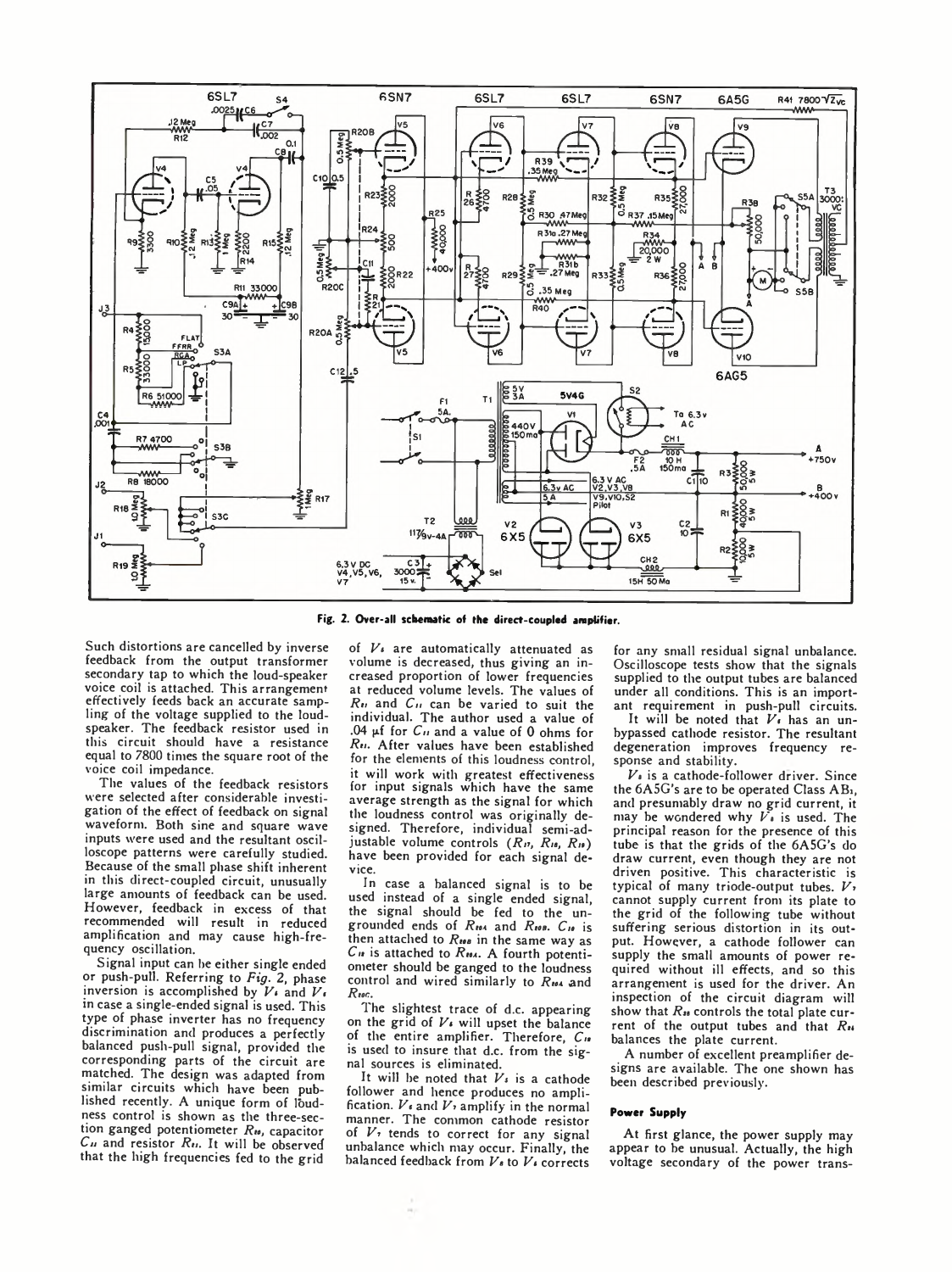former merely employs a bridge type rectifier  $(V<sub>i</sub>, V<sub>i</sub>, V<sub>i</sub>)$  so arranged that the center tap of the winding is  $+400$ volts. This type of power supply is sometimes referred to as a "duplex" power supply.

The thermostatic delay relay is included to prevent the application of plate voltage to the output tubes before the indirectly heated cathodes of the voltage amplifiers have warmed up sufficently to provide correct bias.

The 6.3 volt a.c. heater winding is baised at  $+$  400 volts. The cathodes of  $V_1$ and  $V<sub>s</sub>$  are biased at  $+400$  volts, so the same heater winding that supplies the output tubes can be used for the 6X5 heaters. Also, it will be noted that the cathode of *Vs* operates at approximately + 327 volts which permits this same source of 6.3-volt a.c. to be used for the heater of *Vs.*

A full-wave selenium rectifier and associated transformer are used to provide d.c. heater current for *Vs* to *Vs,* inclusive. The use of d.c. heaters in these tubes reduces hum disturbances.

#### **Construction**

The entire amplifier can be mounted on a 15 x 19 chassis, but it is recommended that the power supply be mounted on a separate chassis. If only one chassis is used, the parts must be arranged so compactly that a cooling fan is almost a necessity, especially if the amplifier is to be placed in a confined box. If a single chassis is used, the parts should he laid out so that the power supply is at the opposite end of the chassis from the low level stages. Since the circuit is completely push-pull (except for the preamplifier), hum is minimized and shielded wire need not be used. However, the preamplifier must be carefully shielded.

The use of a single ground and grounding bus is recommended to avoid hum which sometimes results from multiple grounds. In this case of the preamplifier, an insulated input jack should be used. The grounded side of this jack should be attached to the grounded end of *Rs.* If this precaution is not observed, a high hum level will almost invariably result.

In the interest of good construction, filter capacitors *Cs* and *Cs* should be oil filled. Because of the push-pull arrangement with its inherent hum cancellation characteristics, no large capacitance electrolytic capacitors are required except in the case of the preamplifier and d.c. heater supply.

It is not absolutely essential to match resistors, capacitors, tubes, etc., of the two halves of the push-pull circuit, because cross-coupling, cathode degeneration, inverse feedback, and balancing potentiometers provide for a reasonably well balanced output, even if exact pushpull symmetry is not maintained. Nevertheless, accurate balance and superior performance of the amplifier can be attained only by electrical and mechanical symmetry. Furthermore, changing line voltage will result in unbalanced operation if parts are not fairly carefully matched. Therefore, matching of corresponding parts is recommended insofar as possible.

Wiring of those portions of the circuit operating at +400 volts or less should follow conventional procedure. For the higher voltages, wire with fibre glass insulation is recommended.

Potentiometers *Rss* and *Rss* should be so located that they can be reached easily with a screwdriver while the amplifier is in operation.

Transformers and chokes should be of good quality. The output transformer is especially important. The quality of the entire amplifier will depend largely on this item. This circuit was designed, among other things, to eliminate expensive interstage audio transformers, and the money so saved can be invested in the output transformer. A number of excellent makes are available. The author used a UTC linear standard LS55, and found it very satisfactory.

Tubes  $V_1$ ,  $V_2$ , and  $V_3$  should be



**Fig. 3. Curve showing voltage sensitivity of the amplifier when feeding a 500-ohm resistive load.**

mounted in non-microphonic tube sockets. Switches *Ss* and *Si* should be the shorting type to prevent noisy switching. The feedback loop attached to the secondary of the output transformer should not be finally soldered in place until adjustments of the amplifier are completed.

#### **Adjustment**

After completing the construction, insert all tubes heated by d.c. Turn on the amplifier and check the heater voltage to make sure it is 6.0 to 6.3 volts. Next, insert all tubes heated by a.c. The thermostatic switch should not be inserted until later. Turn on set and measure a.c. heater voltage.

If everything is operating normally, place the thermostatic switch in its socket and turn on the amplifier. Adjust *Rss* and *Rss* to produce correct operating current and voltages for the output tubes. If parts have been well balanced, minimum hum will be obtained when plate currents are balanced. If parts have not been carefully selected, minimum hum may occur when plate currents are slightly imbalanced. Adjust *Rss* for minimum hum.

Finally, attach feedback loop from

output transformer secondary to one of the cathodes of  $V<sub>1</sub>$ . If noise increases when feedback loop is attached, the loop has been reversed and should be attached to the other cathode.

A final check of voltages should be made; Table I shows typical values for plate, grid, and cathode potentials referred to ground. If everything is in correct working order, hum and noise will be inaudible when the ear is held more than three or four inches from the<br>speaker. When the preamplifier is When the preamplifier is switched into the circuit, a small amount of noise will become apparent, though this noise should be so slight as to cause no objection.

In order to maintain balance of the amplifier, potentiometers *Rss* and *Rss* will have to be adjusted periodically as the tubes age. The frequency of these adjustments will decrease after the first few weeks of operation, during which time the tubes' characteristics are changing quite rapidly. Since line voltages will vary throughout the day, it is suggested that balancing be done when the line voltage is at its average value. The amplifier should be adjusted only after it has warmed up at least half an hour.

#### **Performance**

Full output of 15 watts is attained with an input voltage of 0.35 volts rms. An output of over 20 watts can be attained, though the amplifier begins to produce appreciable distortion over 15 watts.

Frequency response is flat to approximately 20.000 cps, with a gradual droop above that point. Voltage sensitivity is shown in *Fig* 3. Hum and noise voltages were so low that they could not be measuered with equipment available.

#### **Conclusions**

In the past, direct-coupled amplifiers have proved unpopular probably because of several problems associated with this type of design. The circuit described herein overcomes all these difficulties by unconventional arrangements, except that periodic adjustment of the current of output tubes will be required.

However, for those who require unusually good performance, and enjoy the work of achieving it, it is believed that this circuit will provide satisfactory results. Its superiority to most typical designs can be shown either by instruments or by listener tests.

| <b>TABLE I</b> |             |      |         |  |  |  |  |
|----------------|-------------|------|---------|--|--|--|--|
| Tube           | Plate       | Grid | Cathode |  |  |  |  |
| V5             | 170         | ο    | 6.5     |  |  |  |  |
| V <sub>6</sub> | 120         | 6.5  | R       |  |  |  |  |
| V7             | 309         | 120  | 122.7   |  |  |  |  |
| V8             | 750         | 309  | 327     |  |  |  |  |
| V9             | 745 @ 42 ma | 327  | 400     |  |  |  |  |
| V10            | 745 @ 42 ma | 327  | 400     |  |  |  |  |

NOTE 1. Actual voltages may vary as much as<br>15 per cent from figures shown without detrimental<br>effect. However, output tube plate current and<br>voltage should be adjusted as accurately as pos-<br>sible. The exact voltage of out

are correct. **NOTE** 2. Voltage measurements should be made with a vacuum tube voltmeter.